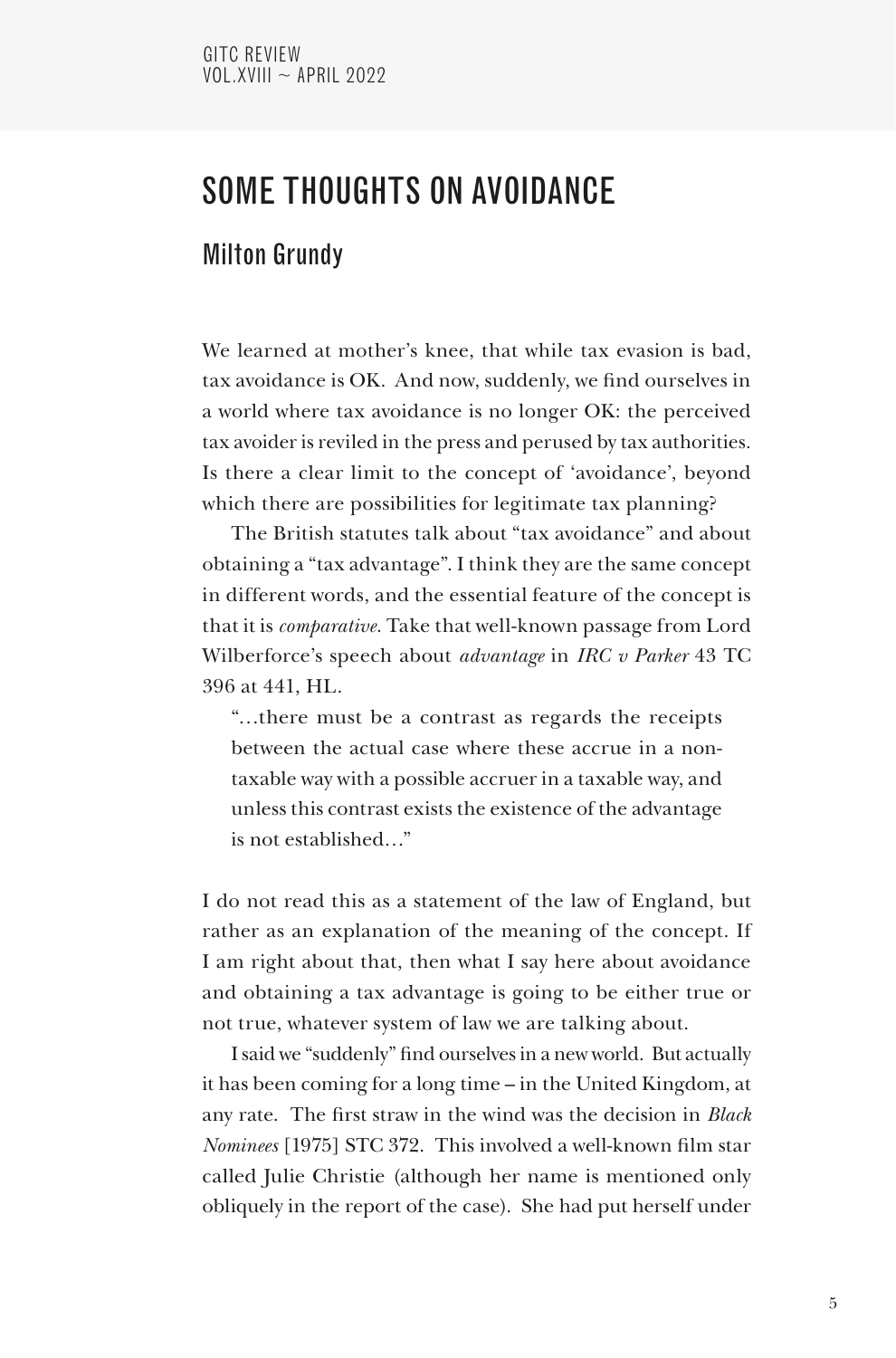contract with the trustees of a newly-created trust at a small salary. She then sold her interest in the trust to – as it happens – clients of mine, for a price which represented 82% of her earnings as an actress, and this was paid to her in instalments, as and when the earnings came in. It seemed to her like a great deal, because her earnings from acting were liable to income tax at 83%, whereas there was no tax on gains from sales of interests in trusts. The Inland Revenue were of course less pleased. And I believe that what really got up their nose was that the purchasing company did not pay tax on the fees either, because they treated what they paid Miss Christie as a trading expense! Everybody was very shocked when the court decided that what appeared to be instalments of the sale price of a trust interest were really her income as an actress and taxable accordingly. The *Black Nominees* case was decided in 1975, and I do not think anyone coming across the decision for the first time today would be in the least bit shocked. If I can write the script for my imaginary newcomer to the case, he might say taking, he would say, a realistic approach to the situation, "Of course the money Julie Christie got came from acting in movies. Wherever else? And money film stars get from acting in movies is taxable income. I wonder why she bothered to appeal?"

The courts in the United Kingdom have had many opportunities of considering questions of this kind since the days of *Black Nominees*. A list of the leading cases is in Appendix I, and the upshot – and forgive me if I take here a very broad brush – is that this kind of 'realistic' approach has become part of our law, to the point that when the draftsman of Finance Act 2013 wanted a definition of arrangements which could be classed as "abusive" under the General Anti-abuse Rule, he would refer to those which sought to confer a *tax advantage*, and the concept was already a familiar one from the decided cases: if I engage in a transaction for the purpose of obtaining a tax advantage, the law will deny me the advantage. The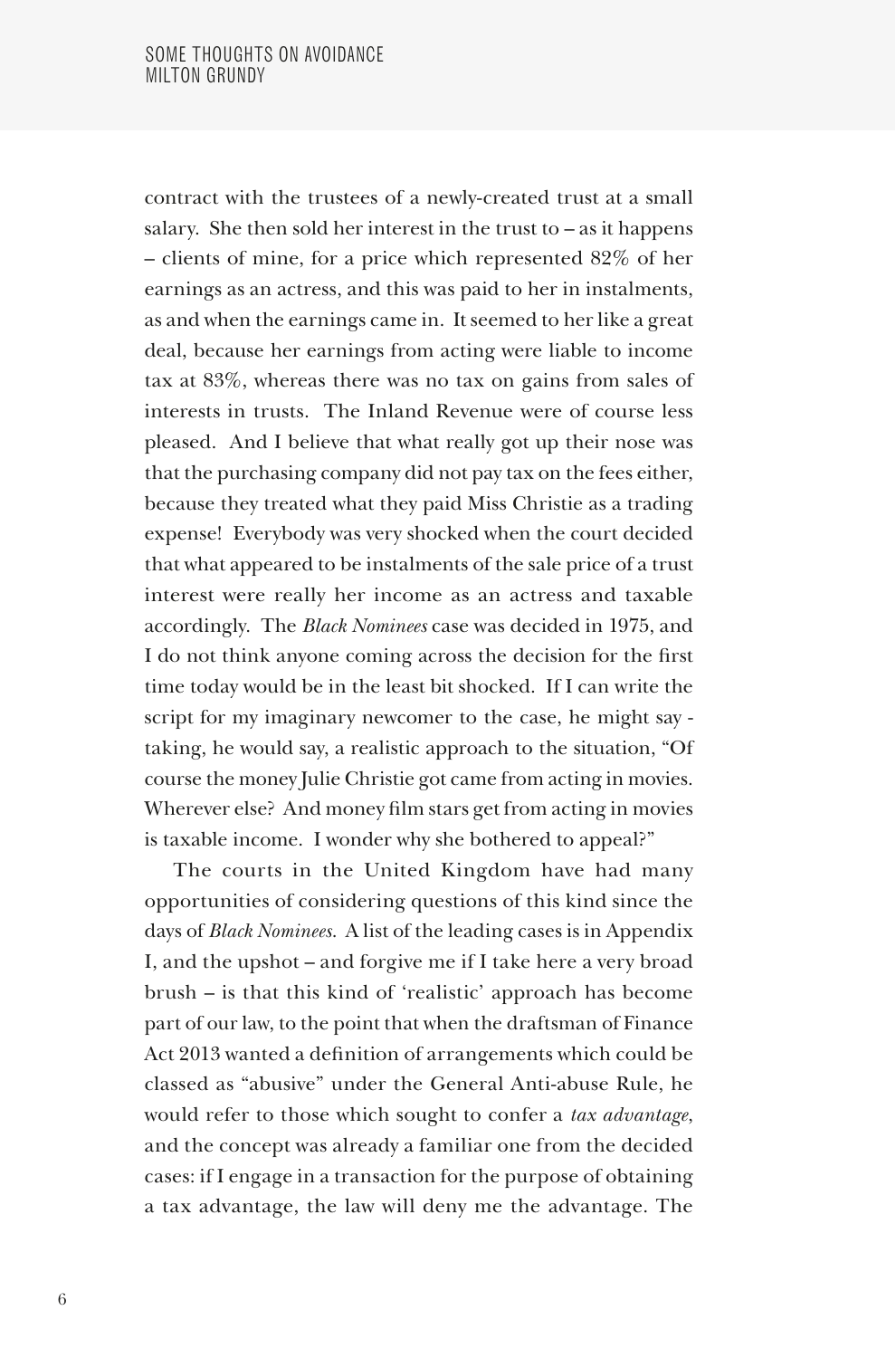concept is not unique to the United Kingdom: it was expressly embodied in many of our colonial statutes; I have had American lawyers explain to me the decision in *Aikens Industries*  [1971] 56 TC 925, and it seems the Americans have had a similar doctrine for years; it is not essentially different from the concept of *abus de droit* in civil law countries; and it informs much of the thinking behind the OECD initiatives.

How does this affect the advice we can give our clients? I think we can take the expression "tax advantage" as the frontier between what we can advise and what we cannot. On this side of the frontier is legitimate tax planning. On the other side is the scheme which is not going to work, and which – in the United Kingdom – can penalise me for helping the client to do it. I should say straight away that not every series of events which results in the Treasury collecting less tax means that somebody has been engaging in tax avoidance. It is a mistake a lot of people make – journalists especially. Take the case – much in the news a few years ago – of Sir Philip Green. He gave his wife some shares in a UK company, so that after the gift she enjoyed the dividends declared by the company – which sounds altogether harmless, until you know that while Sir Philip resided in England, his wife lived in Monte-Carlo, with the result that the effect of the gift was that no UK tax was paid on the dividends. The Press were up in arms. 'Wicked tax avoider;' they cried. There were other aspects of Sir Philip's behaviour which were criticised, but they are not to my purpose here. The question I want to ask is, 'Did he avoid any tax?'

As I say, *Avoidance* and *Advantage* are comparative concepts. An "advantage" cannot exist on its own: there has to be something less advantageous you can compare it with. So also with "avoidance". Consider the sentence, "You can take the autoroute\* to Nice airport and avoid the traffic in the Promenade des Anglais." That tells us that there *is* another route, which goes along the Promenade des Anglais. It may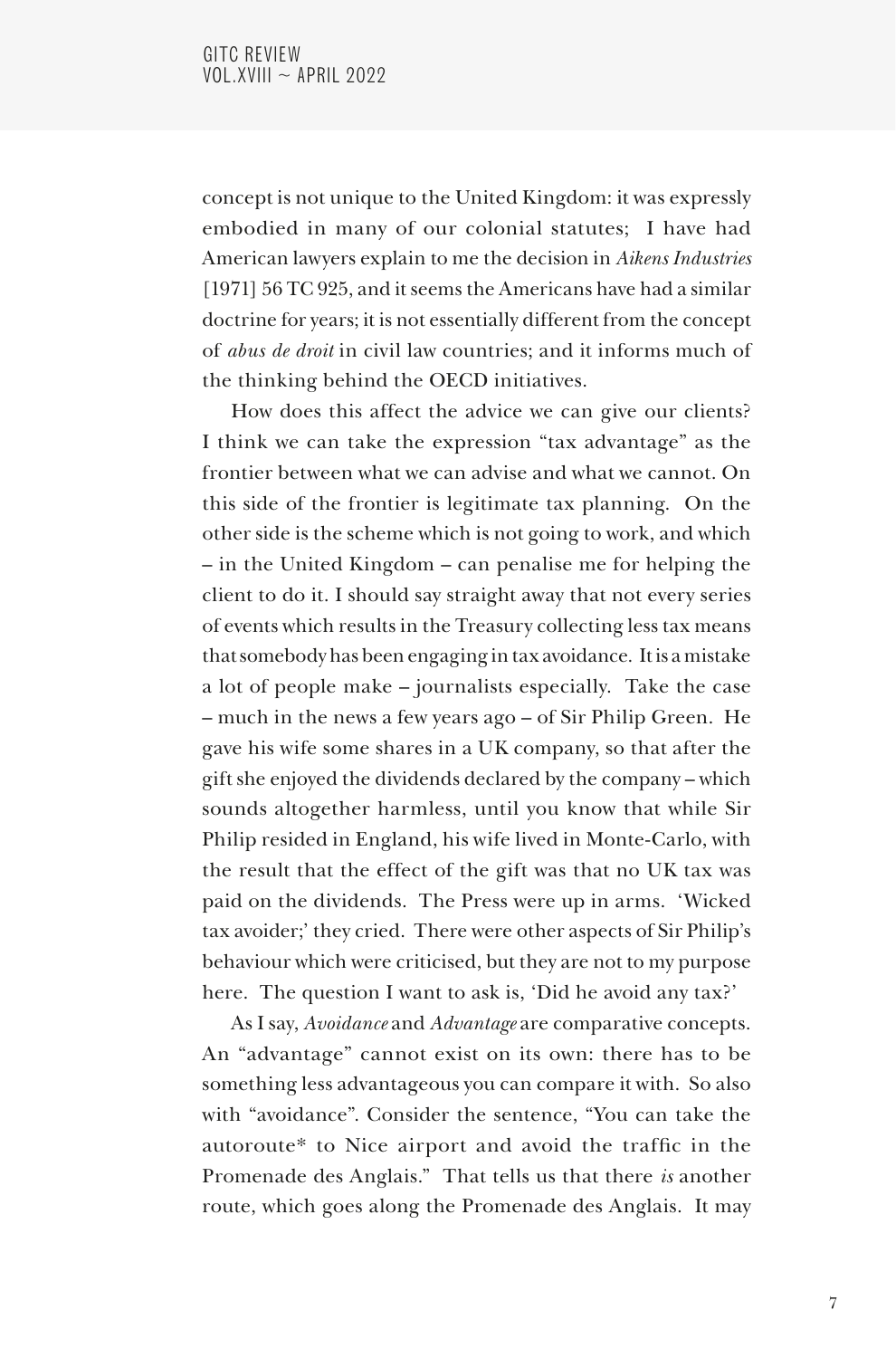be the shorter route. And were it not for the heavy traffic at the height of the season, you might well take it. But you can go a longer way round and so avoid the traffic. To put it in general terms: if there is a Route A which avoids, there has to be a Route B (which may be the shorter route) to the same destination but does not avoid. If you took the wrong turning on the autoroute and went instead to Ventimiglia, you would not say, "I found a way to get to Ventimiglia, avoiding the Promenade des Anglais", because there is no route from here to Ventimiglia which includes the Promenade des Anglais. The same is true of avoiding tax. If I engage in a transaction by which I avoid tax, that is my Route A, and it posits the existence of a Route B, which may be the obvious way to go but would involve a higher tax liability. Let us go back to the case of Sir Philip Green. He gave shares to his wife and paid no tax on the dividends. That was his Route A. If the transaction were to constitute tax avoidance, there would have to be a Route B, which would lead him to the same destination, but involve a tax liability. It seems to me that Sir Philip had no Route B. There is no way under our law for a man to make an outright gift of shares to his wife and remain liable for tax on future dividends. You might say that Sir Philip's gift to his wife was not like going to Nice airport, where you have the choice of going along the Promenade des Anglais or not. It was more like going to Ventimiglia, where there is no Promenade des Anglais to avoid. And I am comforted in the correctness of my view, by the fact that Her Majesty's Revenue and Customs evidently are of the same opinion, for no proceedings appear to have been taken against Sir Philip in respect of this transaction.

I should now like to look at a few transactions which have benign tax consequences, and try to see whether they are Nice Airport transactions, avoiding the Promenade des Anglais, or Ventimiglia transactions, with no Promenade des Anglais to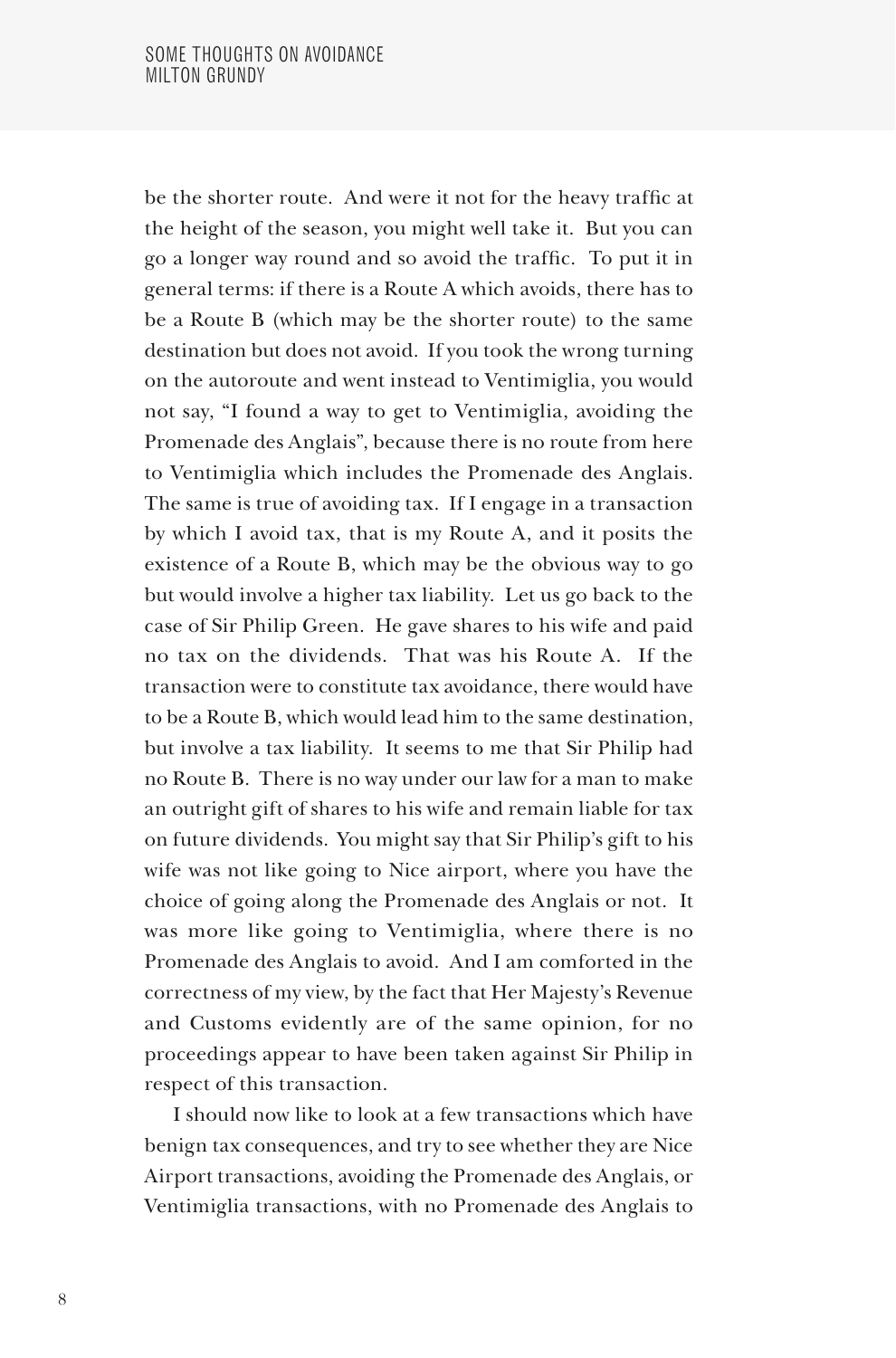avoid. Let me start with the dilemma faced by a UK resident individual who has an asset which has appreciated in value and plans to go and live in the United States. He does not want to sell the asset before he leaves, because that way he will pay UK tax on the gain, which does not seem fair, because he will be contributing to the cost of UK government services he is not going to be in the United Kingdom to enjoy. But if on the other hand he sells the asset when he is a resident of the United States, he will have to pay US tax on the gain, which does not seem very right to him either, since the gain will have accrued before he becomes resident in the United States. What he does is this. While he is still UK resident, he transfers the asset to a partnership in which he and his wife are partners. That occasions no charge to tax. Once he has become USresident, the partnership sells the asset. That gives rise to no gain, because the Americans treat the base cost to the partnership as the market value of the asset when the partnership acquires it from the partner. Does he avoid tax? Of course, neither the US Treasury nor the UK Treasury collect any tax, but that, as I have said, is not the answer to the question: we have to look at what he has done and whether he could have done it in a way which would have cost him more tax. What he did in the United Kingdom was to transfer his asset to a partnership and then become non-resident. This was his Route A, and there was no tax cost. But there was no Route B: there was no way he could have incurred a tax charge by giving his wife a share in the asset. So – no avoidance. Similarly, from a US perspective, there is no way the partnership could have disposed of the asset and triggered a tax liability. This example may, I think, serve as a model of the kind of planning that is still open to us.

Let me turn now to a case which has an offshore element. As I have said, this always tends to make people assume that some kind of avoidance is going on. But let us see. I have of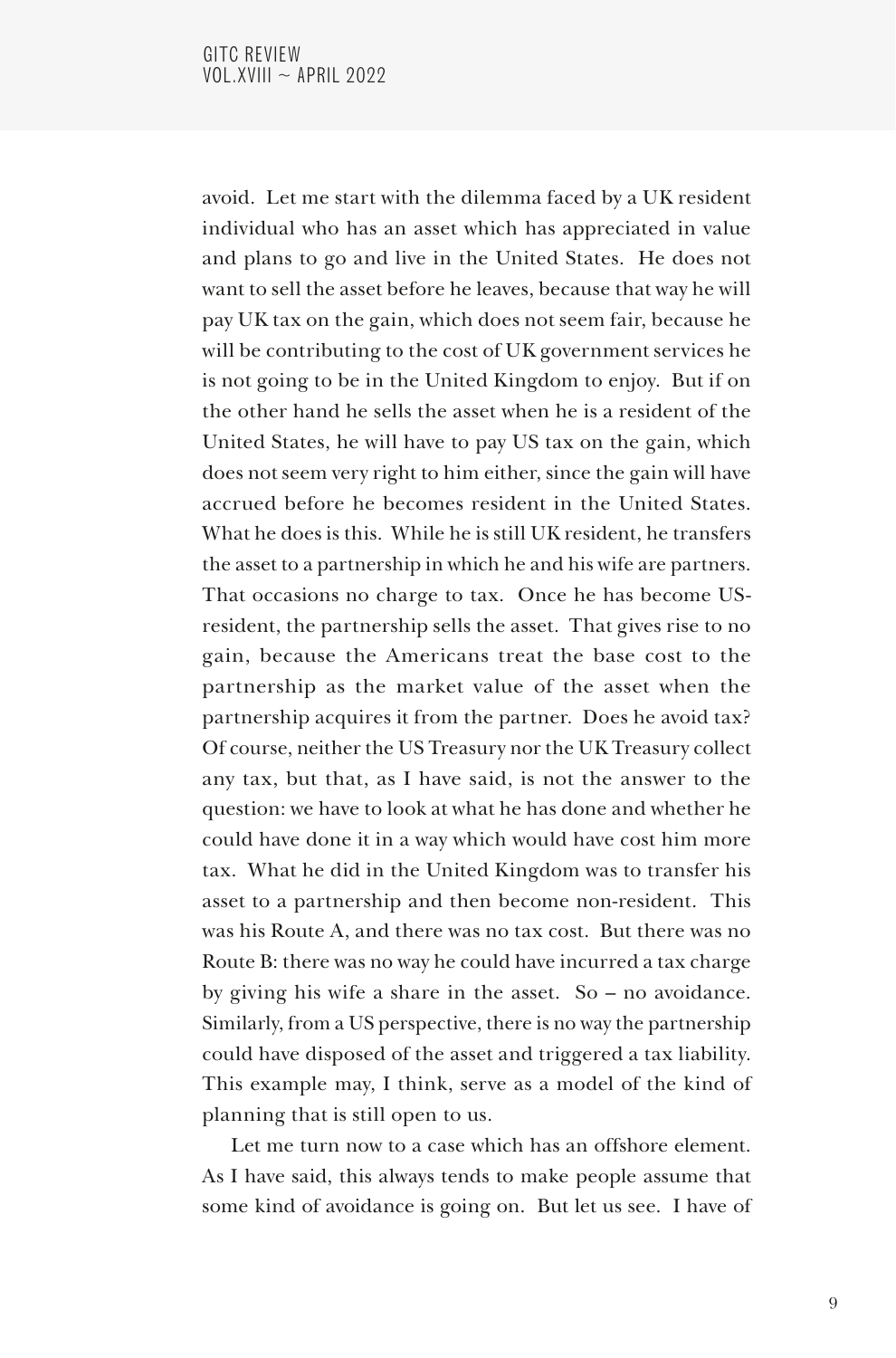course changed the names to protect the innocent, but otherwise the facts are these. Mr X is a UK resident and has three cousins resident in other places. His cousins are planning to create a fund for the benefit of the family as a whole. A Cayman bank owns all the units in an offshore accumulating discretionary unit trust. The proposal is that the four cousins buy all the units from the bank, keeping some units for themselves and giving others to younger members of the family. Non-UK readers should know that if Mr X transfers assets to an offshore entity and has what the statute calls "power to enjoy" the income of those assets, the statutory provisions have the effect of attributing the income of the offshore entity to him. But in this case he transfers nothing to the unit trust. He purchases the units from the bank and pays the price to the bank. This does not bring him within the statutory wording: these require the taxpayer to have "power to enjoy" the income from the assets he transfers or assets derived from them, and Mr X does not in any sense have power to enjoy any income arising from the assets transferred. What he has power to enjoy is the income of the assets which the trustee of the unit trust owned before he came on the scene. In the past, my view would have been that Mr X does not come within these provisions at all. But now? Now I think we have to ask ourselves whether Mr X could have achieved his objective in a more tax-prone way. By purchasing the units, he gets to share in a fund which can accumulate income tax-free and to which family members can call upon for help if needed, but the units have no value to a creditor or a disaffected spouse or indeed anyone outside the family. The transaction may have the "feel" of avoidance, but what tax exactly does Mr X avoid, and how could he have achieved he same ends and incur a tax liability? I think Mr X can truly say that he has no Route B.

The question we need to ask ourselves each time is, "Is there a Route B with a tax charge along the way?" Sometimes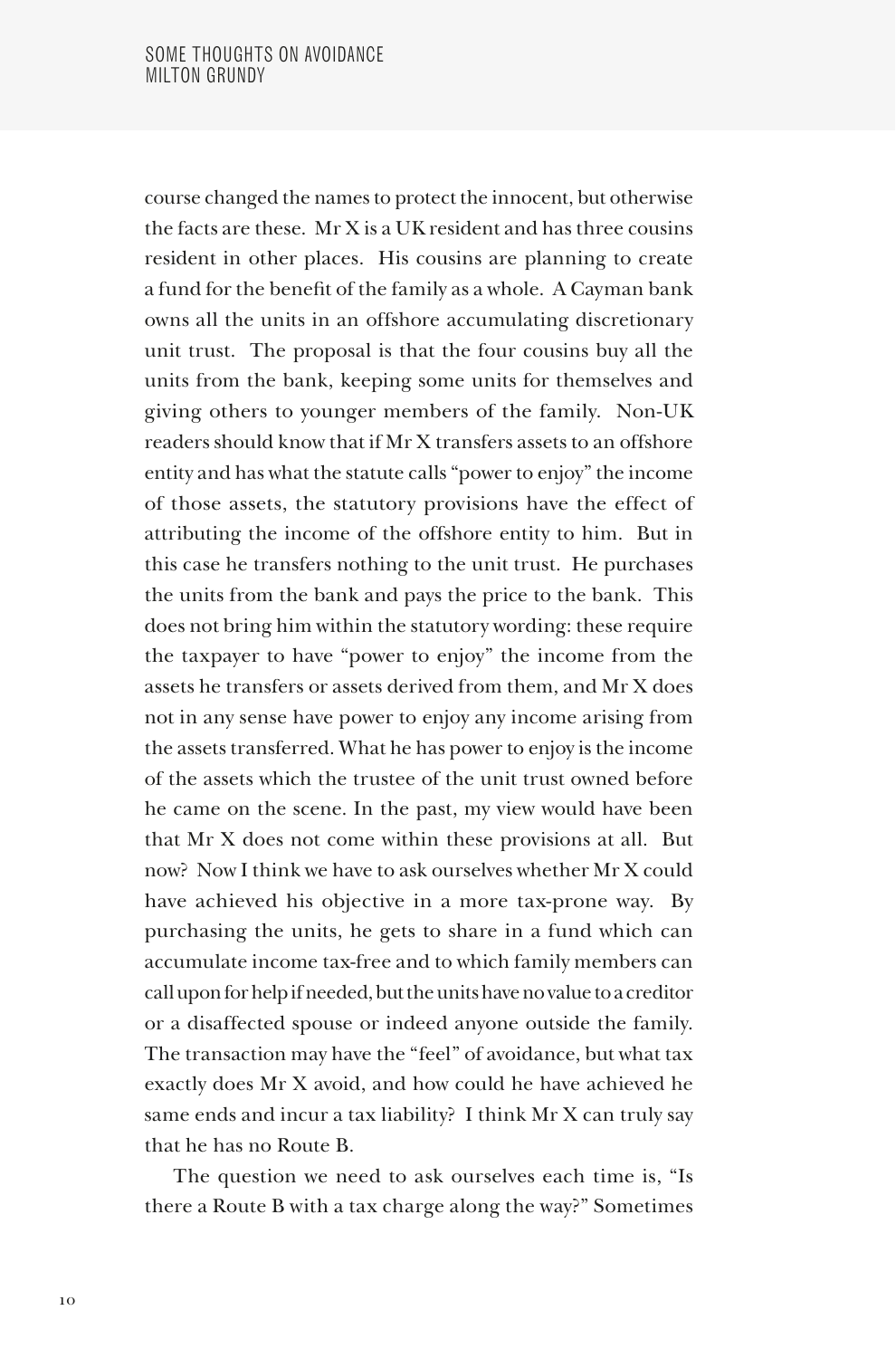there is no Route B because the tax authorities, by legislation or practice, do not provide one. Suppose I, as a UK resident, buy an offshore "bond", which is essentially a wrapper for a portfolio of investments, plus a tiny amount of life assurance. I draw down 5% of the premium each year, and pay no tax until the policy matures, in 20 years' time. Even assuming we have income tax in 20 years' time, it is still quite a *coup* to postpone payment of tax for, on average, 10 years! But there is no Route B, with a tax charge, because the legislation expressly provides that there should not be. Sometimes there is no Route B, because the tax has never been enacted. There is, for example, no tax on unrealised capital gains. So I do not have to look for a Route B if I buy leases at peppercorn rents, or shares that declare no dividend, and wait for them to increase in value. The legislation does not require me to pay tax while I wait. This is a proposition which people find easy to accept when the assets in question are blocks of flats in Mayfair, but more difficult to accept where the investments purchased are units in a unit trust in the Cayman Islands. But the location of the assets is immaterial: I cannot obtain a tax advantage by buying assets which yield no income, wherever they are located. Of course, I may run up against anti-avoidance provisions which attribute to me income which is not really mine; but in that case I pay tax because the legislation says so, not because of any general anti-avoidance rule. Just as there is no Route B for the investor in non-incomeproducing assets, so there is similarly no Route B for the non-UK domiciled individual who goes to live in the United Kingdom or for the non-Italian who goes to live in Italy, or for the non-UK resident who stays in the United Kingdom for no more than 89 days each year.

There are some transactions which strike one as a bit too good to be true, which suggests that they may be struck down as avoidance. I recall the case of the US citizen living in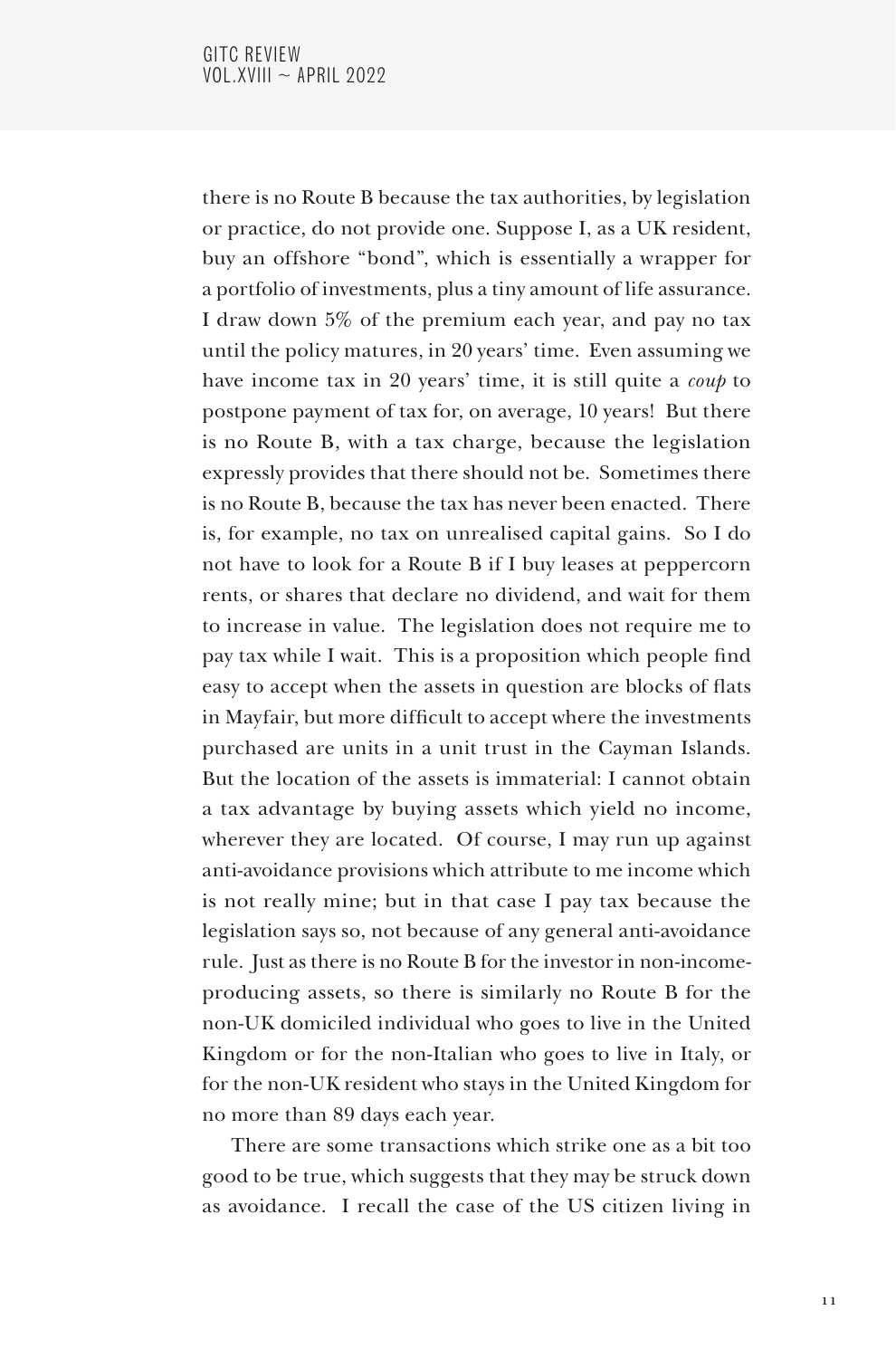London, who wanted to make charitable donations. He was of course liable for both UK and US tax. If he gave to a UK charity he got no US tax relief, and if he gave to an American charity, he would – as the law stood then – get no UK tax relief. His solution was to establish a US charity with a UK charitable company as a subsidiary and give to the UK company. That satisfied the requirements for tax relief in both countries. And if we are going to apply the "Is there a Route B with a tax charge?" test, we can start by applying it to the UK tax result. And the answer is that he made a gift to a UK charity, and obtained UK tax relief for doing so, and there just is not a way he could have made that gift and not obtained a UK tax benefit by doing so. I understand that the US charity would make an election under s.7701 of the Internal Revenue Code, with similar consequences in the United States. I believe that the transaction was in fact blessed by HMRC and the IRS, which is a comforting piece of information.

It is sometimes said that conduct is avoidance if it reduces your liability to tax in a way that conflicts with the policy objectives of the relevant legislation, and that is why giving up smoking is not tax avoidance. Well, you can argue about the policy objectives of tobacco duty. How much is it about reducing smoking and how much about raising revenue? But – to pursue my analysis – the reason giving up smoking is not avoidance is because there is no Route B: there is only one route to becoming a non-smoker, and that involves saving on tobacco duty; there is not another route whereby you can become a non-smoker and still pay tobacco duty!

But there are cases where policy objectives seem more relevant. The United Kingdom, like many other countries, taxes lifetime gifts. But it offers an exception for taxpayers who make gifts and survive seven years. A typical problem here is the father who would like to give assets to his son, but fears they will be dissipated in Ferraris and blondes before the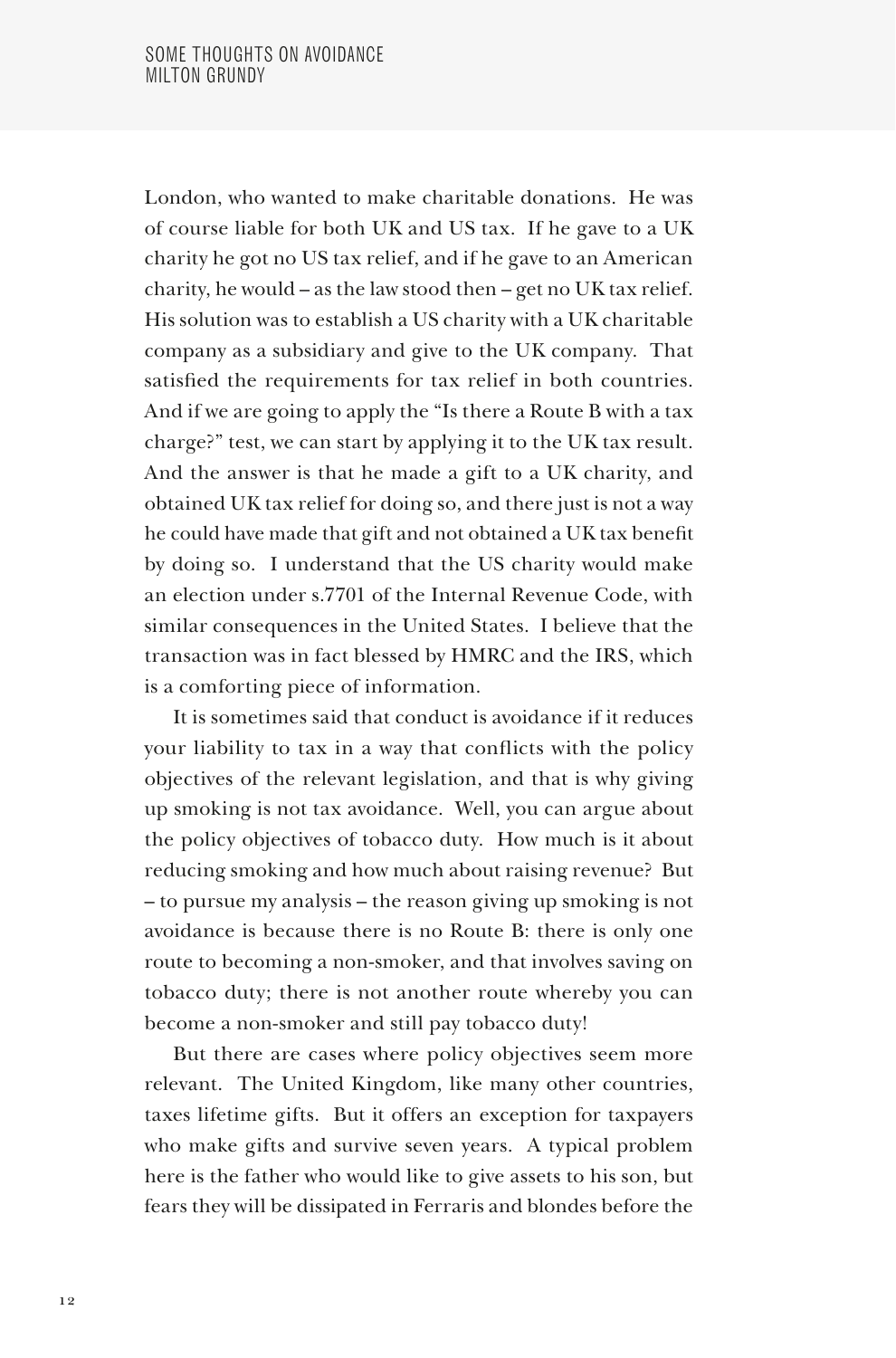son reaches an age of discretion. Up to a decade or so ago, father would often solve this problem by settling the assets for the benefit of the son, but the tax costs of the settlement route now makes this unattractive. Life insurance offers a solution: father's gift is an insurance policy which gives the policyholder limited access to funds for an initial period. This seems an ingenious solution to the problem created by the effective demise of the family settlement, but actually, it is plain vanilla inheritance tax planning, and there is no Route B, where the parties could achieve the same result and incur a tax charge. The discounted gift policy is a variant of this. Father takes out a policy which confers on the policy holder two rights – the right to a sum on maturity and the right to draw down 5% of the premium each year for 20 years or until he dies. He gives the first right to his son, and he retains the second. The gift is taxable, if father fails to survive seven years, but the value of the gift may be much lower than what the donee ultimately receives. Here again, there does not appear to be any more taxable way of achieving the same result.

If I am going to be guilty of avoidance, do I have to do something myself, or is it sufficient that trustees of a settlement of which I am a beneficiary, or directors of a company in which I am a shareholder, take some steps to shield me from a tax liability? We generally think of an avoidance transaction as one in which the taxpayer participates – he borrows some money, say, or joins a partnership, and then receives a benefit which he hopes will not be taxable. But that is not necessarily the pattern. Let me take an example. Readers from outside the United Kingdom should know that we have a provision which attributes the capital gains of non-resident companies to resident shareholders, or to resident beneficiaries of settlements whose trustees are shareholders. This cannot be circumvented by the company having a subsidiary, because the capital gains of the subsidiary are attributed to the parent, and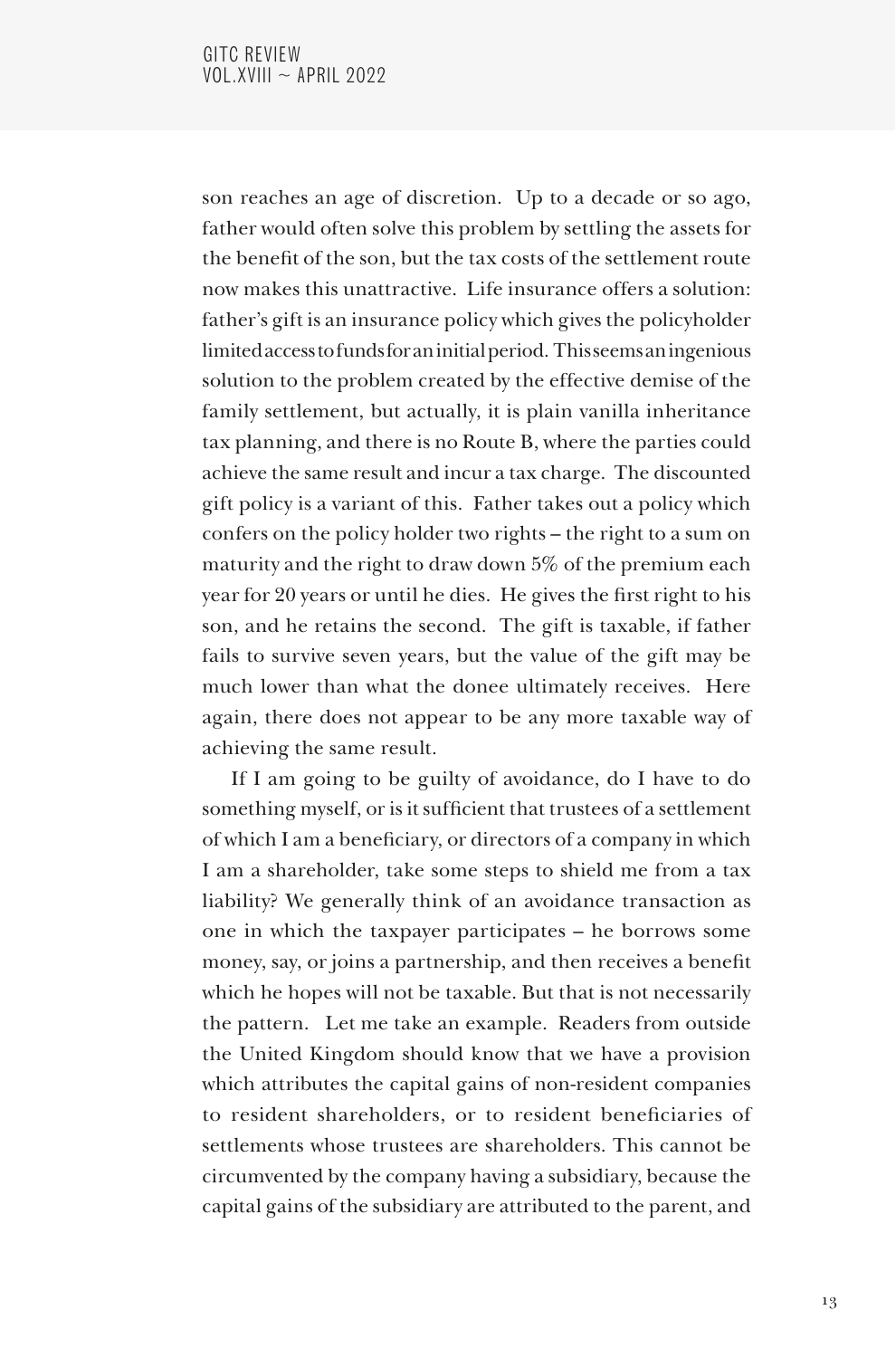thence to the trust and thence to the beneficiary. But suppose the offshore company substitutes for its subsidiary a Thin Trust.

"Thin Trust" is my shorthand for a trust which has effectively only one beneficiary but is not a nomineeship. In this structure, the gain is made by the Thin Trust, of which the offshore company is the beneficiary, and while there is machinery for attributing gains of companies to trusts, there is no machinery for attributing the gains of trusts to companies. So, since the gains of this Thin Trust cannot be attributed to the offshore company, there is nothing to attribute to the offshore trust, and in turn nothing to attribute to the resident beneficiary. Is the concept of avoidance broad enough to cut through the Thin Trust and visit the capital gains tax liability upon the beneficiary? The offshore company, it may be said, took the route of establishing the Thin Trust, to make the investment which yielded the gain (Route A), when it had the perfectly good alternative of making the investment itself (Route B), and did so in order to obtain a tax advantage for the resident beneficiary.

Is that avoidance? That is a difficult question, and I have not been able to find anything in the UK cases which throws any light on it. If I had to form a view, I should say that it depends on the part the Beneficiary played in the transaction: if the trustees acted at his behest, I should say he avoided, and if not, not. I am strengthened in this view by the wording of our General Anti-Abuse Rule. The Rule talks about the taxpayer who *obtains* a tax advantage. That indicates some *act* on the part of the taxpayer. You cannot *obtain* anything unless you do something to get it. So, if I am the beneficiary of an offshore trust, and the trustees – quite without my knowledge – do something which gives me a tax advantage, I do not think I "obtain" that advantage.

Let me consider the rather complicated structure I have in the past called the "Double British". This is a structure designed to take advantage of the tax treaties to which the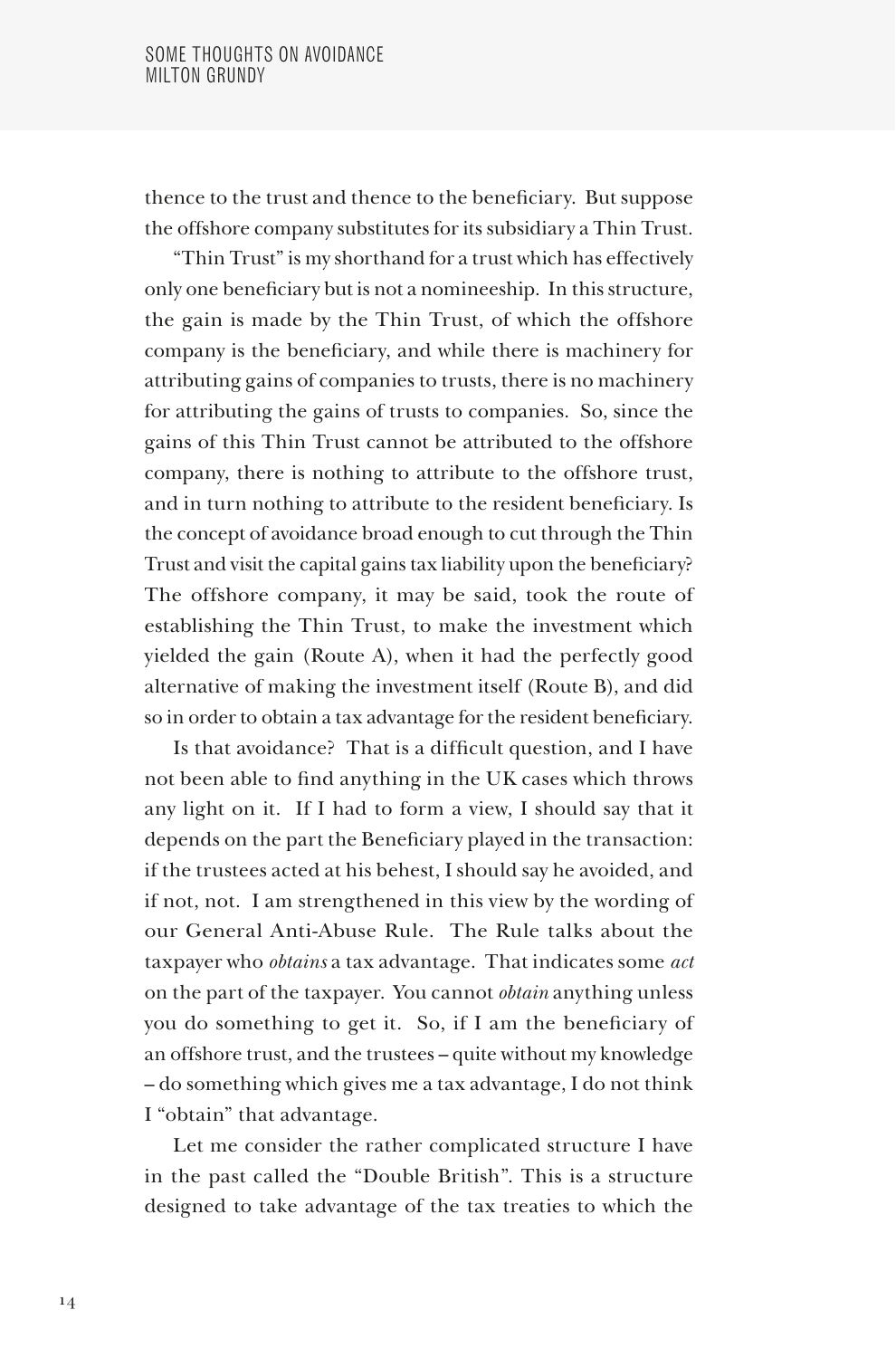United Kingdom is a party, in order to reduce the withholding tax levied by other countries on dividends arising in those countries. Most countries levy withholding tax on outgoing dividends, but tax treaties generally provide that tax is either not charged or is charged at a reduced rate on payments to a UK company. A UK company, however, pays no tax on incoming dividends and charges no tax on outgoing dividends. It follows that the investor living in – say – Monaco can receive dividends from a UK investment company which represent non-UK dividends taxed only at the tax treaty rate. The fly in the ointment is that UK companies pay tax in their capital gains. So what the "Double British" structure does is use two UK companies – one beneficially entitled to the dividends and the other holding the capital as co-trustee of a trust of which the non-resident is the settlor.

The structure looks like this.



The circle on the left of the diagram is our  $Mr X - this$ time an individual resident in Monaco. He owns an offshore company, represented here by the rectangle marked BLUE, which in turn owns a UK resident company – the rectangle marked RED. Mr X has made a "Thin Trust" – which I show marked GREEN, settling the sum to be invested on the Blue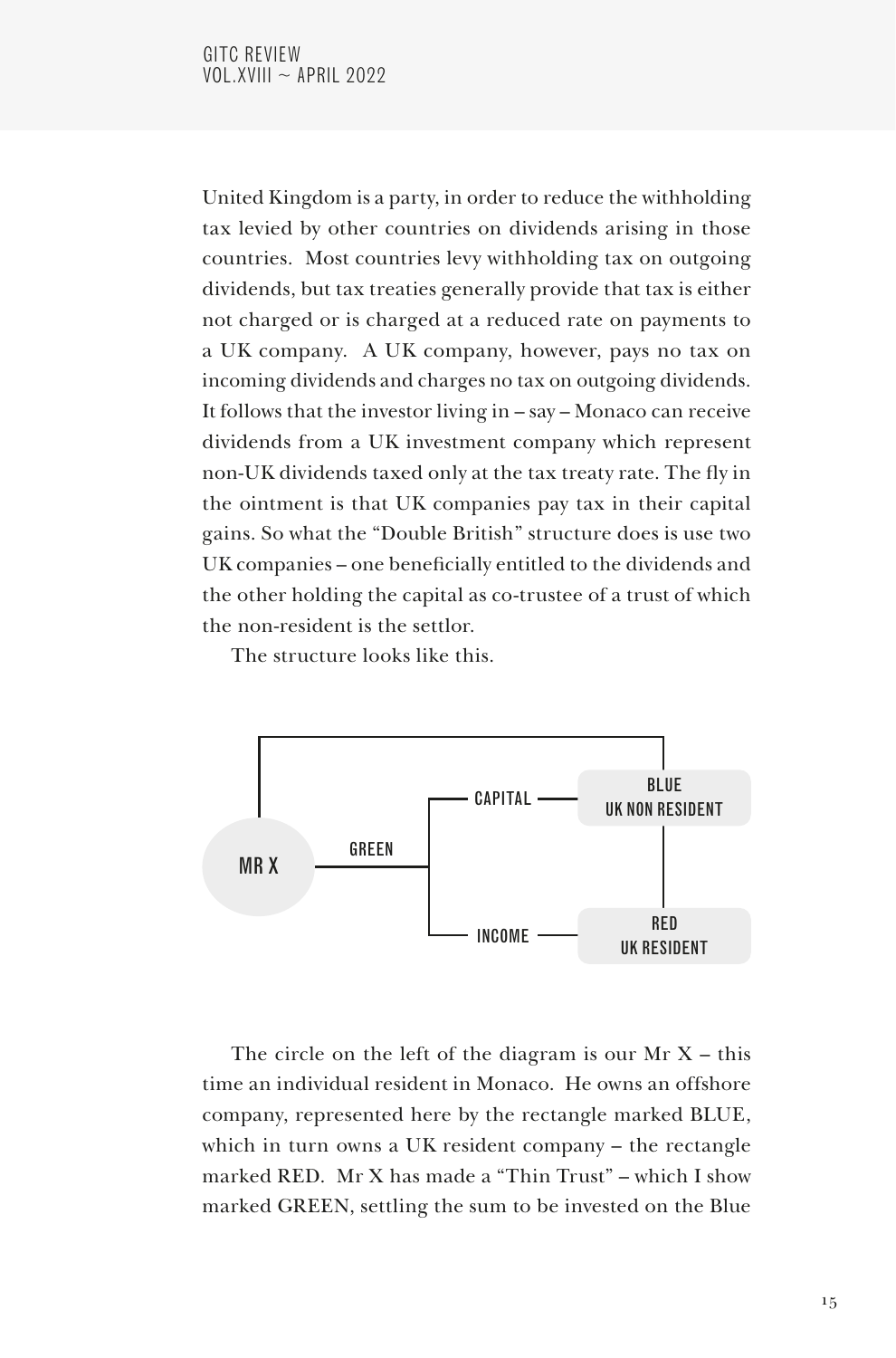Company and the Red Company as trustees, on trust to pay the income to the Red Company for its own benefit and subject thereto for the Blue Company. The two companies agree that trust investments will be made by the Red Company as joint trustee. Dividends flowing from UK companies and companies in treaty countries are beneficially owned by the Red Company and not subject to tax in the United Kingdom. But the Red Company is a "resident of the United Kingdom" for treaty purpose and is entitled to receive dividends from treaty countries with no withholding tax or a lower rate of withholding tax, as prescribed by the relevant treaties. The Red Company makes an onward declaration of dividend to the Blue Company – there being no tax liability on the way. When a capital gain is realised, this accrues to the Red Company as joint trustee, which can, it seems to me, if necessary take advantage of the capital gains article in the relevant treaty. The Red Company is acting in two capacities. It receives as beneficial owner the dividends arising from the trust investments, and enjoys the UK's benign corporation tax regime for companies receiving and paying dividends. It receives the capital gains from the sale of trust investments as trustee of a settlement made by a non-resident settlor and enjoys the UK's equally benign capital gains tax regime for gains arising from the sale of the trust investments. And the Red Company has treaty protection in both capacities. It declares dividends (representing the trust income) to the Blue Company, which declares dividends (representing the capital gains and the dividends from the Red Company) in favour of Mr X.

Is this structure vulnerable to attack as "avoidance"? Suppose the Red Company is entitled to a dividend from a US corporation. Can the IRS argue that the Red Company is not entitled to the lower rate of withholding tax provided by the UK/US Tax Treaty, because the individual in Monaco always had a possible Route B: he could perfectly well have made the investment in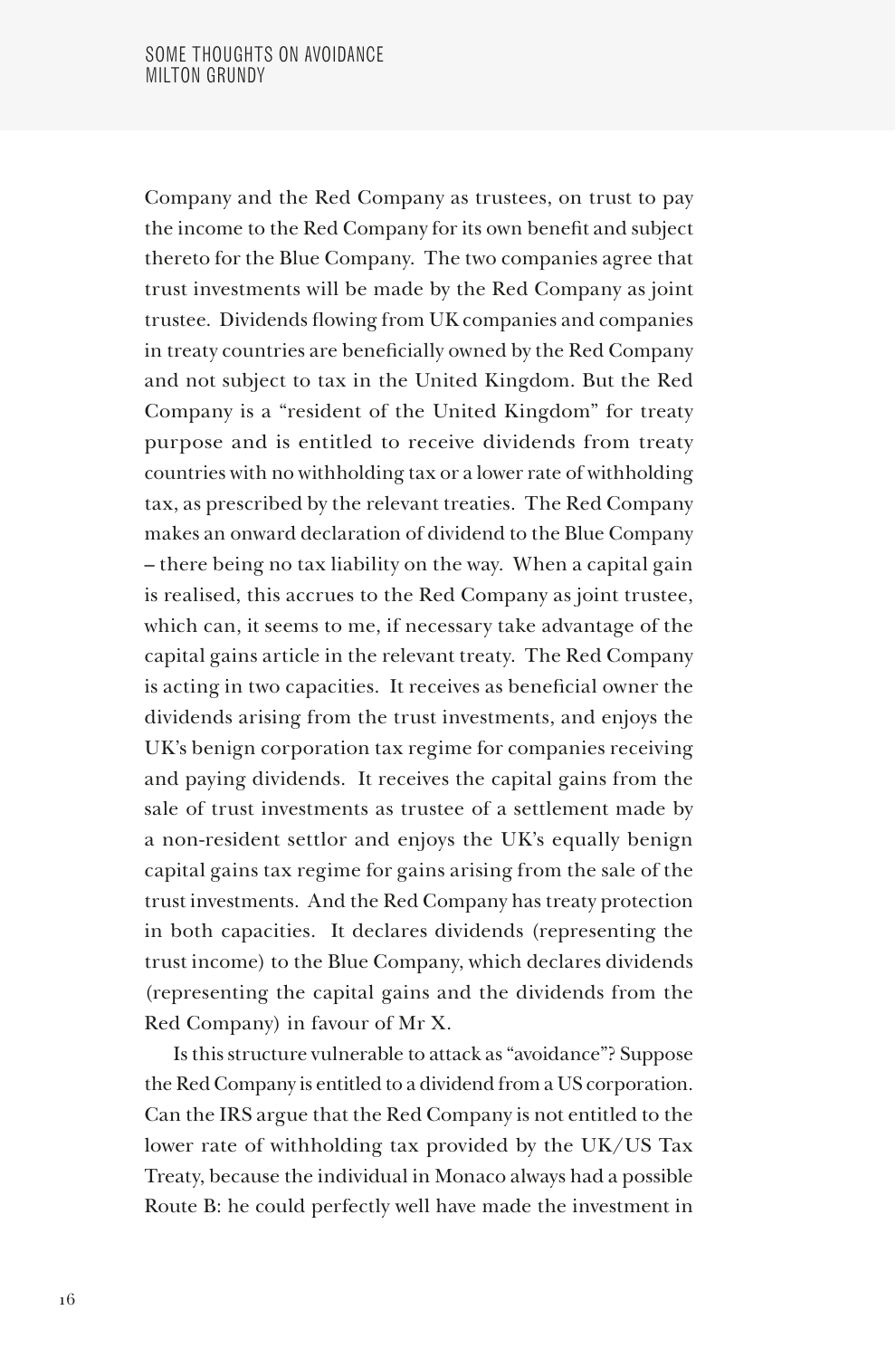the US corporation in his own name, and only used the UK company to obtain a treaty advantage? The argument is tempting, but I think wrong. This alternative is not a route to the same destination – there is all the difference in the world between running a business oneself – even an investment business, and being a shareholder in a company running a business. Once again it seems to me that each of the parties is paying the tax it should, and one cannot actually point to an avoider.

I am thinking of this structure primarily in terms of portfolio investment. But it is applicable to direct investment, and one additional advantage the use of the UK company provides is the benefit of the Investment Protection Treaties to which the United Kingdom is party. They are not very well known to tax specialists, but they can be very valuable where investment is made in a politically unstable place, and can offer a very good non-tax reason for taking a Route A as opposed to a Route B.

In the next example, the taxpayer is planning to start a new business which he expects to sell after a few years at a substantial gain. He can see a way for the business to have a high base cost, so that he would have no capital gains tax to pay when he sold out. He has had a long history of doing business with a company in Hong Kong, and they were both partners in a partnership which carried on a separate business in Hong Kong.

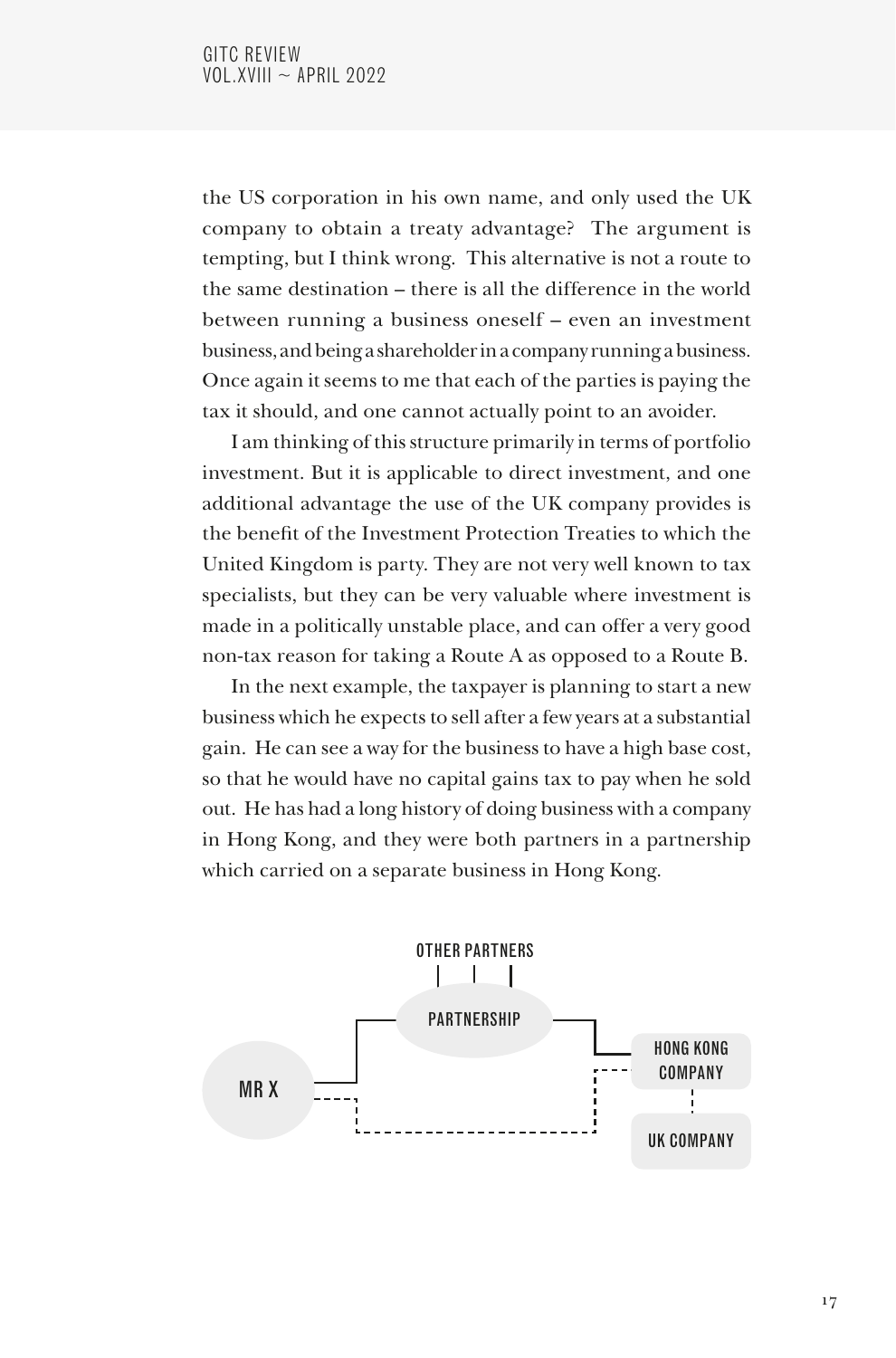Mr X is a UK resident. He is in partnership with (among others) the Hong Kong Company. The Hong Kong Company forms a UK company and makes a contract with Mr X, shown as a dotted line, under which Mr X can buy the UK company in ten years' time, subject to some condition – perhaps that Mr X has not in the meanwhile resigned from the partnership. The price Mr X agrees to pay will of course allow the Hong Kong Company to make a profit, but – all being well – the price will be a mere fraction of the value of the company at that time. Nevertheless, the acquisition cost of the shares to Mr X, for capital gains tax purposes, will be their market value at that time, which means that the growth in value of the shares over the ten year period will effectively escape tax. The key to this effect is that Mr X and the Hong Kong Company are "connected persons", and they are connected because they are in partnership together – even though the partnership business has nothing to do with the share purchase. In Appendix II is a note of the relevant UK statutory provisions. But I believe many jurisdictions treat transactions between connected persons as taking place on arm's length terms, whatever may be the actual terms agreed between the parties. In most cases, the effect of this is to increase the amount of tax payable. But here it has the opposite effect: Mr X has a base cost for his shares in the UK company equal to market value, even though he has acquired them for a trifling sum.

Does this still work? A few years ago, I would have given it a clean bill of health – from a UK point of view – without a second thought. Now, one needs to look at it more carefully. Could not Mr X simply take the route along the Promenade des Anglais, instead of going via the motorway? Is there any point in involving the Hong Kong Company at all? I think this last question gives us the clue to the answer. If there is some commercial reason for involving the Hong Kong Company – if the Hong Kong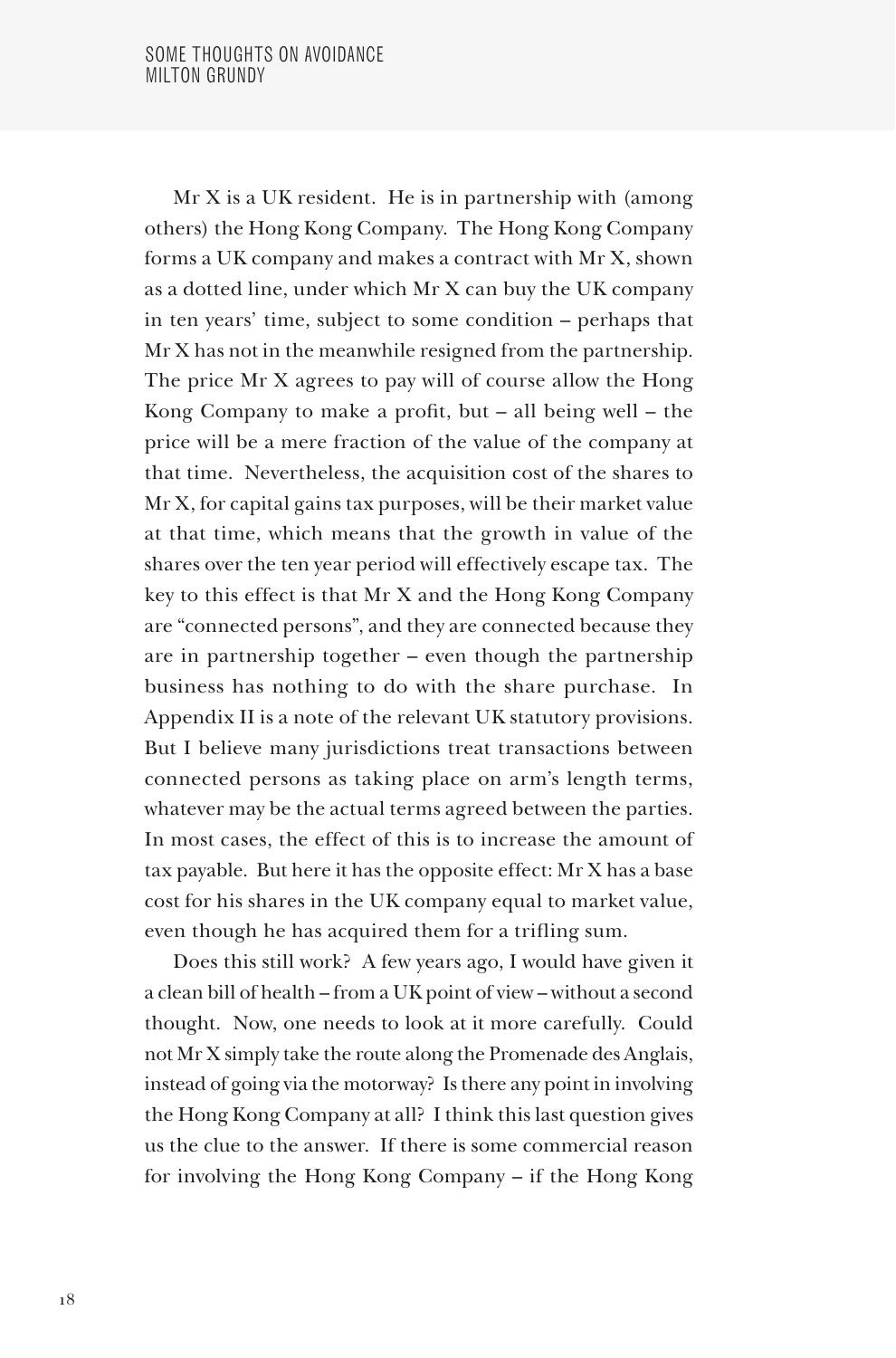Company provides finance or marketing or has some other non-tax function, then I think the structure still works.

Lastly, I should like to apply the *avoidance* test to a transaction I mentioned briefly in chapter 4 of my *More Essays* (Key Haven Publications PLC 2007). It related to UK capital gains tax arising from the sale of a Canadian oil field, but I have come to realise that it had much wider application, notably in relation to the sale or flotation of a company which the owner has built up from nothing, but I have given it the name "Vancouver Manoeuvre" in memory of its beginnings, I discuss the Manoeuvre here in terms of its UK outcome, but in other countries with legislation similar to s.18 of our Taxation of Chargeable Gains Act 1992, it may be similarly effective.

The entrepreneur in this case  $-Mr E$  – owns all the shares in a company ("UK Co"). Their cost is £C, and the gain he foresees is £G. He plans to flote the company on the Vancouver Stock Exchange, and he forms a Canadian Company ("CanCo") to manage the flote. He borrows  $\text{\rm EC} + 2\text{\rm G}$  from a bank and subscribes for all the shares in CanCo. When the flote is ready to go ahead, he sells his shares in UK Co to CanCo for £C + 2G. The UK Co shares fetch only  $\pounds C + G$ , and before the tax year is over, or, if earlier, if the share price shows signs of rising above  $\pounds C + G$ , he liquidates CanCo and the proceeds of sale together with any remaining UK Co shares are distributed to him. He has made a gain of £G on his UK Co shares, but a loss of the same amount in his CanCo shares. Mr E has certainly made a tax saving, compared with the tax cost of a simple sale, but if he can show that the Canadian company had a commercial purpose – in facilitating the flotation – he should be in the clear.

*\*This essay is adapted from a talk given at an Itpa meeting in Monte-Carlo.*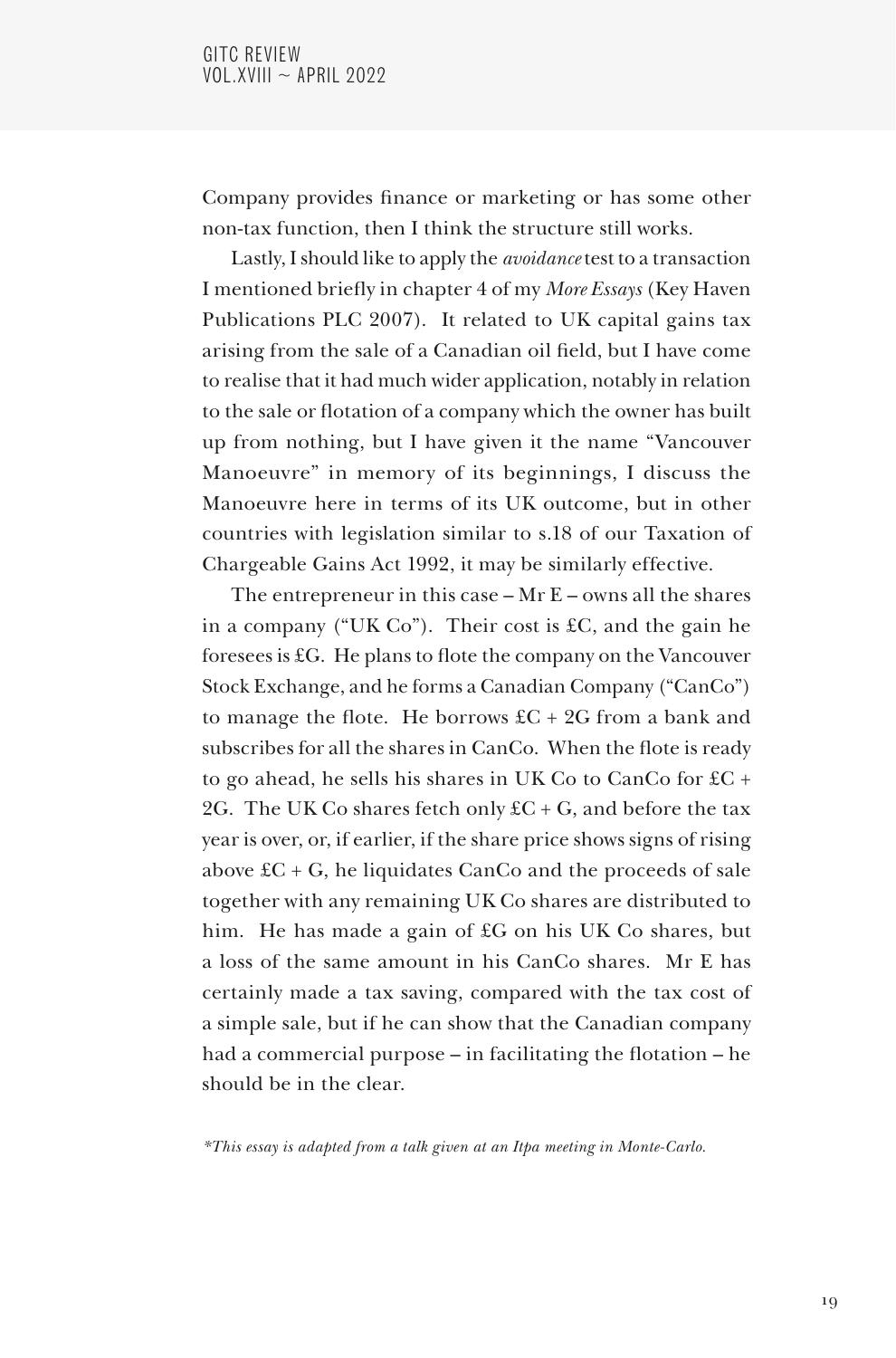## SOME THOUGHTS ON AVOIDANCE MILTON GRUNDY

### **Appendix I**

UK Decisions 1975 - 1997 *Black Nominees v Nicols* [1975] STC 372 *Floor v. Davies* [1978] STC 436 *IRC v. Plummer* [1979] STC 793 *IRC v. Burmah Oil* [1982] STC 30 *Furniss v. Dawson* [1984] STC 153 *IRC v. Challenge Corporation* [1987] AC 155 *Craven v. White* [1988] STC 476 *Ensign Tankers v. Stokes* [1992] STC 226 *IRC v. McGuckian* [1997] STC 908

#### **Appendix II**

*His acquisition occurs when contract becomes unconditional.*

Taxation of Chargeable Gains Act 1992 ("TCGA") s.28(2).

If the contract is conditional (and in particular if it is conditional on the exercise of an option) the time at which the disposal and acquisition is made is the time when the condition is satisfied.

*Mr X "connected" with Hong Kong Co.*

TCGA s.286(4).

Except in relation to acquisitions or disposals of partnership assets pursuant to bona fide commercial arrangements, a person is connected with any person with whom he is in partnership…

*Mr X's acquisition cost of shares is market value.*

TCGA s.17(1).

Subject to the provisions of this Act, a person's acquisition or disposal of an asset shall for the purposes of this Act be deemed to be for a consideration equal to the market value of the asset –

(a) where he acquires or, as the case may be, disposes of the asset otherwise than by way of a bargain made at arm's length…

TCGA s.18(1) and (2)

(1) This section shall apply where a person acquires an asset and the person making the disposal is connected with him.

(2) Without prejudice to the generality of section 17(1) the person